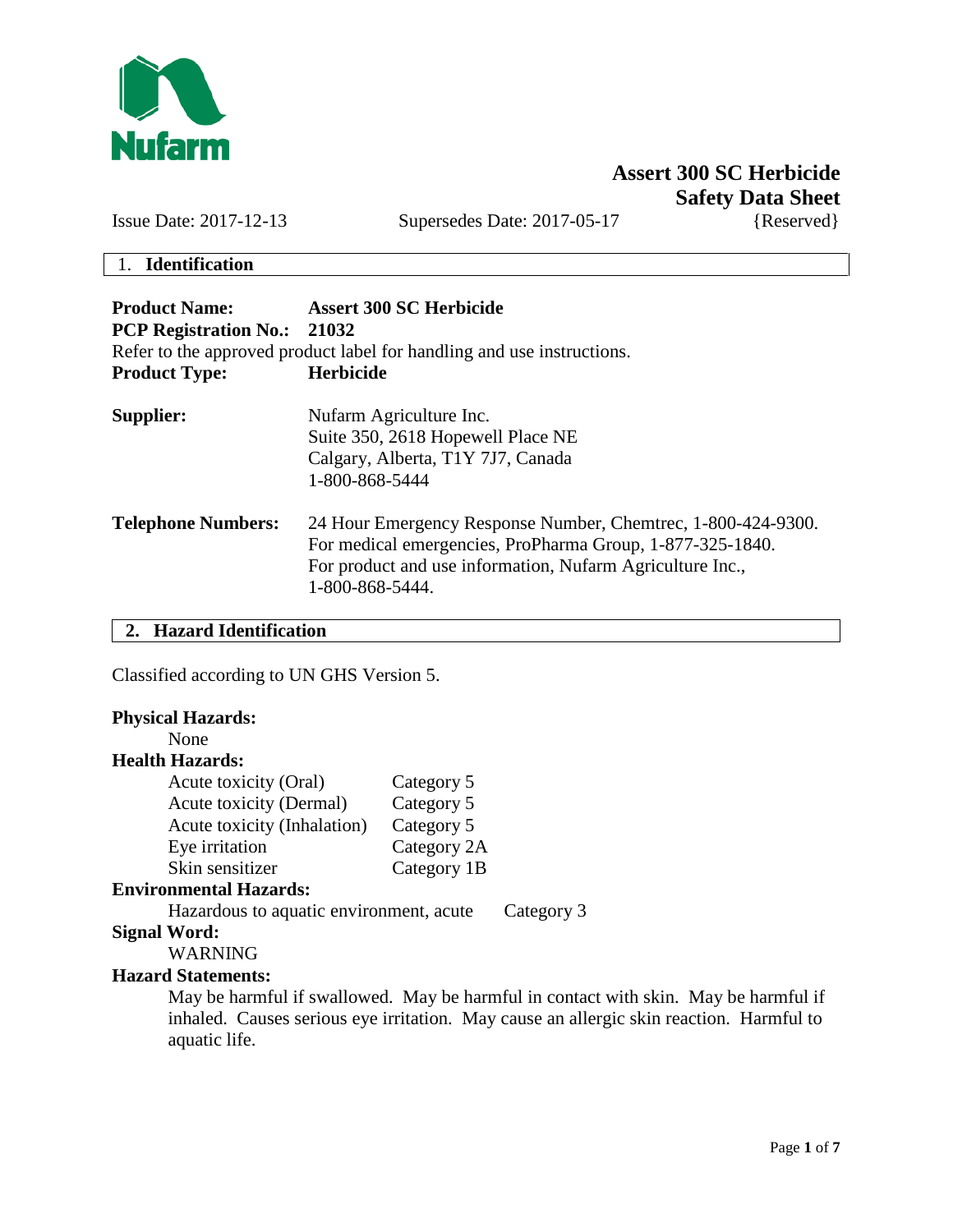**Assert 300 SC Herbicide Safety Data Sheet**





## **Precautionary Statements:**

Causes eye irritation. Wear goggles or face shield during mixing/loading.

May be harmful if swallowed, in contact with skin or inhaled. Do not eat, drink or smoke when using this product.

Wear a long-sleeved shirt, long pants, socks, shoes and chemical-resistant gloves. Rinse gloves before removal. After use, wash hands and other exposed skin. Remove and wash contaminated clothing before reuse.

Avoid breathing spray mist. Use only outdoors or in a well-ventilated area.

## **3. Composition / Information on Ingredients**

| <b>Hazardous Components</b>                                                                    | CAS No.    | Wt. $\%$ |
|------------------------------------------------------------------------------------------------|------------|----------|
| Imazamethabenz-methyl                                                                          | 81405-85-8 | 27-29    |
| Chemical Synonyms: methyl $(\pm)$ -2-[4,5-dihydro-4-methyl-4-(1-methylethyl)-5-oxo-1H-         |            |          |
| imidazol-2-yl]-4-methylbenzoate and methyl $(\pm)$ -2-[4,5-dihydro-4-methyl-4-(1-methylethyl)- |            |          |
| 5-oxo-1H-imidazol-2-yl]-5-methylbenzoate                                                       |            |          |

Other ingredients are considered non-hazardous.

| <b>Content as Expressed on Product Label</b>                    |
|-----------------------------------------------------------------|
| Imazamethabenz-methyl $300 \text{ g} \text{ ester/L}$           |
| Contains 1,2-benzisothiazolin-3-one at 0.027% as a preservative |

### **4. First Aid Measures**

**If swallowed**, **c**all a poison control centre or doctor immediately for treatment advice. Have person sip a glass of water if able to swallow. Do not induce vomiting unless told to do so by a poison control centre or doctor. Do not give anything by mouth to an unconscious person.

**If on skin or clothing**, take off contaminated clothing. Rinse skin immediately with plenty of water for 15–20 minutes. Call a poison control centre or doctor for treatment advice.

**In case of eye contact**, hold eye open and rinse slowly and gently with water for 15–20 minutes. Remove contact lenses, if present, after the first 5 minutes, then continue rinsing eye. Call a poison control centre or doctor for treatment advice.

**If inhaled**, move person to fresh air. If person is not breathing, call 911 or an ambulance, then give artificial respiration, preferably by mouth-to-mouth, if possible. Call a poison control centre or doctor for further treatment advice.

Take container, label or product name and Pest Control Product Registration Number with you, when seeking medical attention.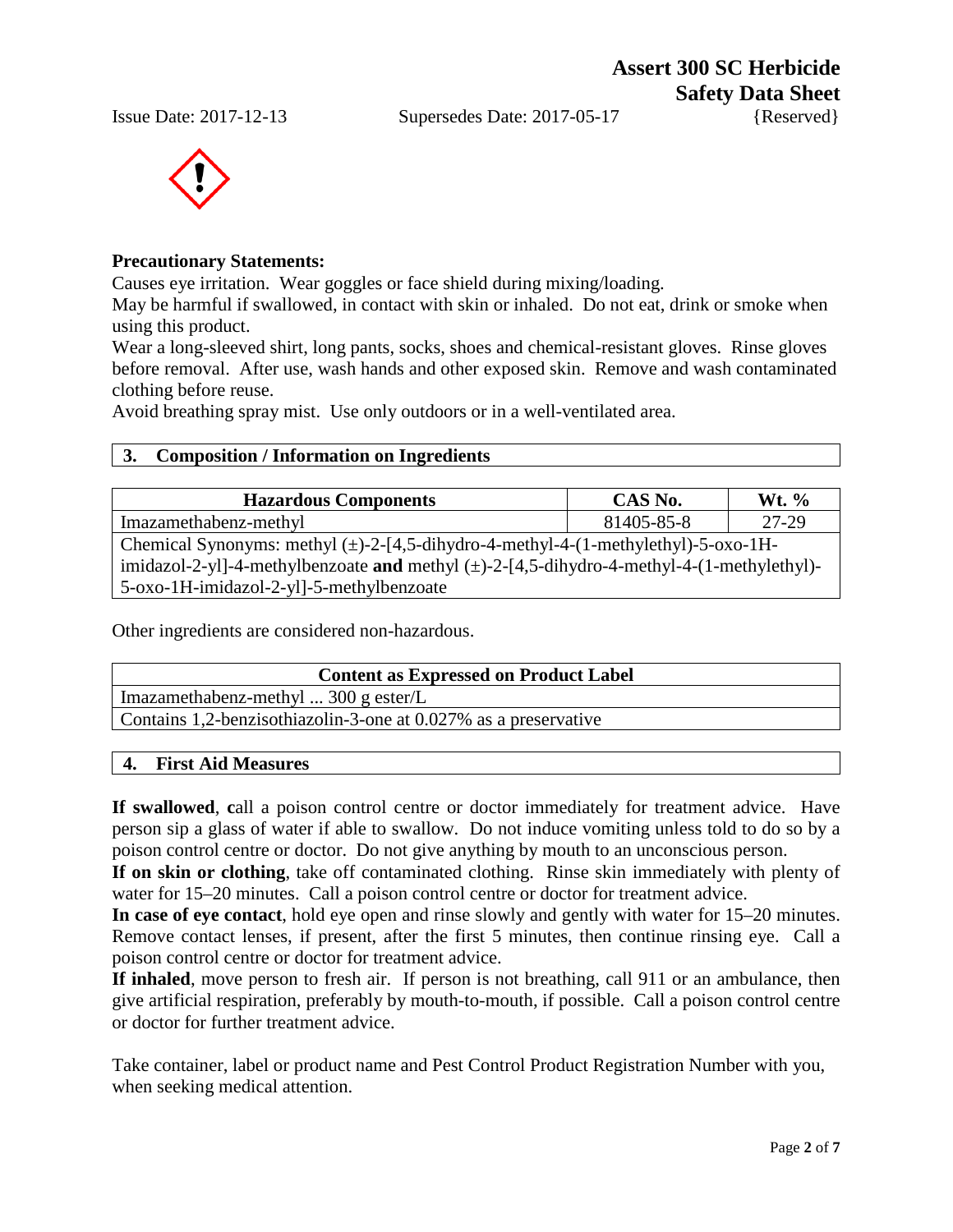#### **5. Fire-fighting Measures**

| <b>Extinguishing Media:</b> Water fog, alcohol foam, carbon dioxide, dry chemical.                  |                                           |
|-----------------------------------------------------------------------------------------------------|-------------------------------------------|
| <b>Special Firefighting Procedures:</b> Firefighters should wear self-contained breathing apparatus |                                           |
| and full protective clothing when fighting chemical fires. Minimize and contain water runoff.       |                                           |
|                                                                                                     |                                           |
| <b>Conditions of Flammability:</b> None                                                             |                                           |
| <b>Hazardous Decomposition Products:</b> Under fire conditions, may produce gases such as           |                                           |
| nitrogen oxides and carbon oxides.                                                                  |                                           |
| <b>National Fire Protection Association (NFPA) Hazard Rating:</b>                                   |                                           |
| <b>Rating for this product: Health: 1</b>                                                           | <b>Flammability: 1 Reactivity: 0</b>      |
| Hazards Scale: $0 =$ Minimal $1 =$ Slight                                                           | $2 =$ Moderate $3 =$ Serious $4 =$ Severe |

### **6. Accidental Release Measures**

Use safety equipment and procedures appropriate to the size of the spill. Keep unnecessary people away. Avoid runoff to natural waters and sewers. Surround and absorb spills with inert material such as perlite, sawdust, clay granules, vermiculite, sand or dirt. Contain all affected material in a closed, labeled container for proper disposal. Isolate from other waste materials. Clean contaminated area such as hard surfaces with detergent and water, collecting cleaning solution for proper disposal. Large spills to soil or similar surfaces may necessitate removal of top soil.

#### **7. Handling and Storage**

**Handling:** Avoid contact with skin, eyes and clothing. Wear goggles or face shield during mixing/loading. Wear a long-sleeved shirt, long pants, socks, shoes and chemical-resistant gloves. Rinse gloves before removal. After use, wash hands and other exposed skin. Remove and wash contaminated clothing before reuse. Do not eat, drink or smoke when using this product. Avoid breathing spray mist. Use only outdoors or in a well-ventilated area. **Storage:** Store the container tightly closed away from seeds, fertilizer, plants and foodstuffs. Store between 0C and 35C. DO NOT freeze. Shake well before using.

## **8. Exposure Controls / Personal Protection**

**Engineering Controls:** Use only outdoors or in a well-ventilated area.

**Personal Protective Equipment:** Goggles or face shield, long-sleeved shirt, long pants, socks, shoes and chemical-resistant gloves. Rinse gloves before removal.

#### **Exposure Guidelines:**

| <b>Component</b>      | "WA*<br>. | ** | <b>Reference/Note</b> |
|-----------------------|-----------|----|-----------------------|
| Imazamethabenz-methyl | NЕ        | NE | ound<br>√one          |

\*Time-weighted Average, 8-hour unless otherwise noted.

\*\*Short Term Exposure Limit

 $NE = Not$  Established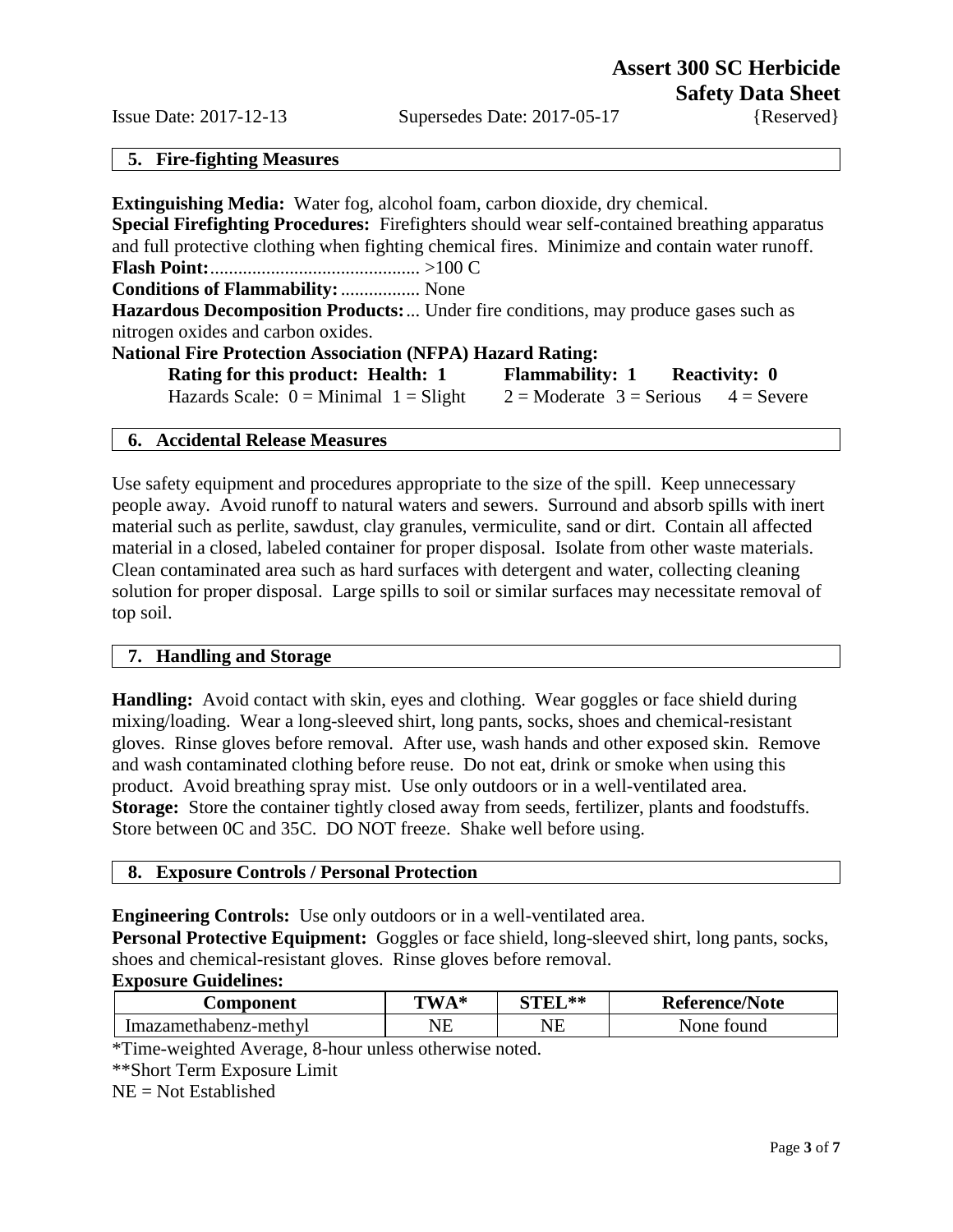Refer to approved product label for additional exposure control guidance.

### **9. Physical and Chemical Properties**

**NOTE:** Physical data are typical values, but may vary from sample to sample. A typical value should not be construed as a guaranteed analysis or as a specification. If no value is determined for the formulation, the value listed is the most relevant value of the predominant ingredient(s).

| <b>Appearance (physical state, colour, etc.)</b> cream-coloured viscous liquid |  |
|--------------------------------------------------------------------------------|--|
|                                                                                |  |
|                                                                                |  |
|                                                                                |  |
|                                                                                |  |
|                                                                                |  |
|                                                                                |  |
|                                                                                |  |
|                                                                                |  |
| Upper / Lower flammability or explosive limits  not available                  |  |
|                                                                                |  |
|                                                                                |  |
|                                                                                |  |
|                                                                                |  |
|                                                                                |  |
|                                                                                |  |
|                                                                                |  |
|                                                                                |  |
|                                                                                |  |

# **10. Stability and Reactivity**

**Reactivity:** Not reactive.

**Chemical Stability:** Stable under normal handling and storage conditions. **Possibility of Hazardous Reactions:** Hazardous polymerization will not occur. **Conditions to Avoid:** Excessive heat. Do not store near heat or flame. **Incompatible Materials:** Avoid contact with strong acidic, basic or oxidizing agents. **Hazardous Decomposition Products:** Under fire conditions, may produce gases such as nitrogen oxides and carbon oxides.

### **11. Toxicological Information**

**Likely routes of exposure:** Inhalation, ingestion, skin and eye contact.

**Eye contact:** Causes serious eye irritation.

**Skin contact:** May cause skin irritation, generally of minimal degree.

**Ingestion:** May be harmful if swallowed. No significant adverse health effects are expected if only small amounts are swallowed.

**Inhalation:** May be harmful if inhaled.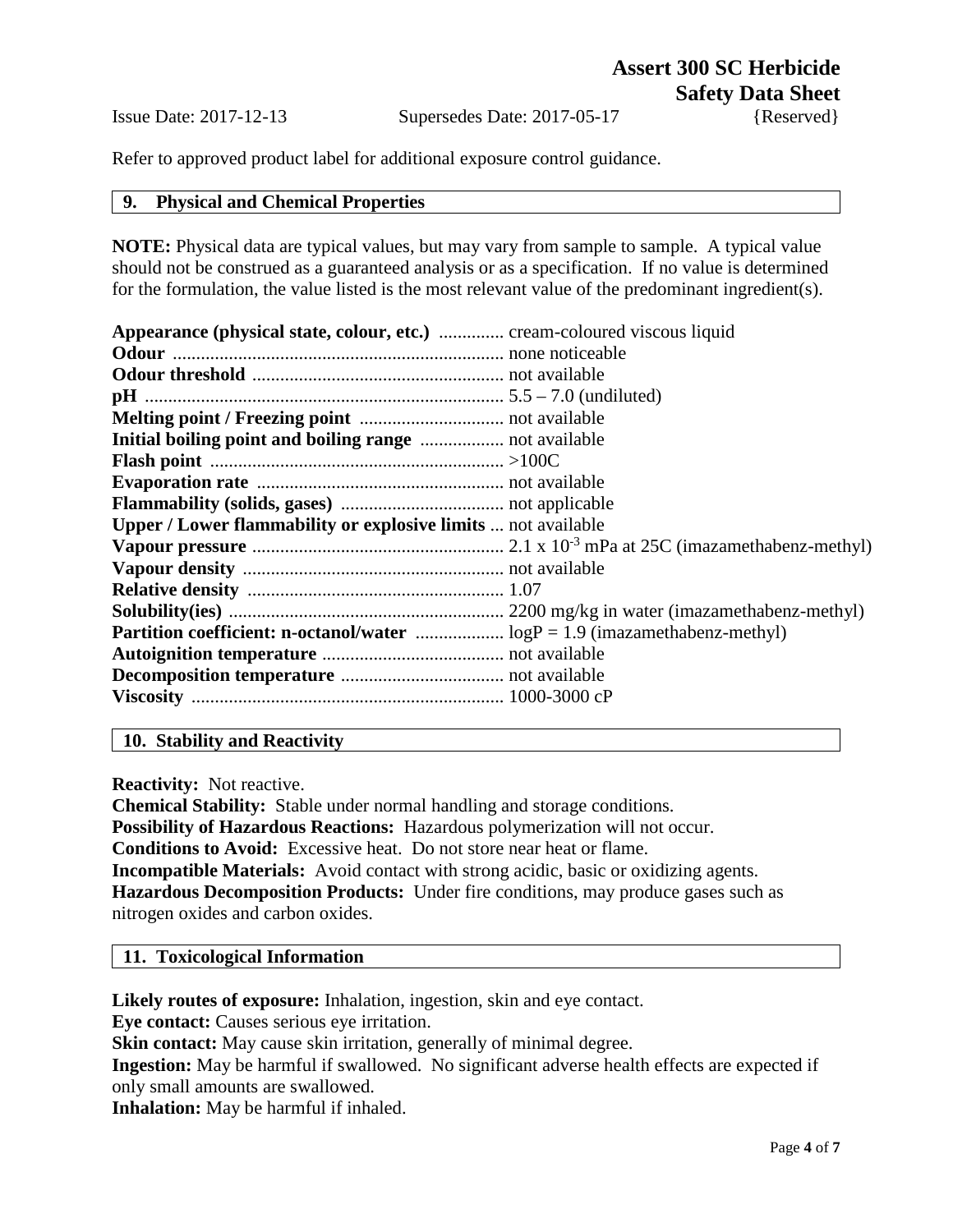# **Assert 300 SC Herbicide Safety Data Sheet**

Issue Date: 2017-12-13 Supersedes Date: 2017-05-17 {Reserved}

**Medical Conditions Aggravated by Exposure:** Skin exposure may aggravate preexisting skin conditions. Inhalation of mist may aggravate preexisting respiratory conditions. **Toxicological Data:**

| <b>Acute dermal LD<sub>50</sub></b> (mg/kg)  >4000 (Rat, combined male & female)                     |
|------------------------------------------------------------------------------------------------------|
| <b>Acute inhalation LC<sub>50</sub> (mg/l)</b> 6.53 (Rat, male & female, 4-hour, nose-only exposure) |
| <b>Skin corrosion/irritation</b> Tested as slightly irritating to skin (Rabbit)                      |
| <b>Serious eye damage/irritation</b> Tested as severely irritating to the eye (Rabbit)               |
| <b>Respiratory or skin sensitization</b> Considered as a contact dermal sensitizer (Guinea pig)      |
| <b>Germ cell mutagenicity</b> Imazamethabenz-methyl shows no evidence of genotoxicity.               |
|                                                                                                      |
|                                                                                                      |

## **12. Ecological Information**

### **Ecotoxicity:**

Data are from laboratory studies conducted on imazamethabenz-methyl technical. **Aquatic Invertebrate:** 48-Hour EC<sub>50</sub> (mg/L) ......... >100 (*Daphnia*) **Fish:** 96-Hour LC<sub>50</sub> (mg/L) ........ >100 (Rainbow Trout), >8.4 (Bluegill Sunfish, 7-day) **Algae:** EC50 (mg/L) .................... 100 (*Selenastrum*), 26.9 (*Anabaena*) **Birds:** Oral LD<sub>50</sub> (mg/kg) ........... >2150 (Bobwhite Quail, Mallard Duck); 8-Day Dietary LC<sub>50</sub> >5000 ppm (Bobwhite Quail, Mallard Duck) **Bees:** Contact LD50 ..................... >100 µg/bee

**Persistence and Degradability:** Imazamethabenz-methyl is slightly to moderately persistent in soil. Field studies demonstrate a half-life of 21-137 days. Degradation by hydrolysis is slow at pH 5 but rapid at pH 9. Biotransformation in aerobic soil is more rapid in warm, moist soil than cold, wet soil. The major degradation product is imazamethabenz-methyl acid. **Mobility in Soil:** Imazamethabenz-methyl and its acid have the potential to leach in low organic soils. Field studies have not demonstrated any significant leaching. **Bioaccumulation Potential:** Negligible.

## **13. Disposal Considerations**

For information on disposal of unused, unwanted product, contact the manufacturer or the provincial regulatory agency. Disposal should be made in accordance with federal, provincial and local regulations.

Do not reuse container for any purpose. If applicable, return container in accordance with return program. If a recyclable container, dispose of at a container collection site. Contact local distributor, dealer or municipality for the location of the nearest collection site. Before taking the container to the collection site, triple or pressure rinse the empty container adding rinsings to spray tank, and make container unsuitable for further use. If there is no container collection site in your area, dispose of the container in accordance with provincial requirements.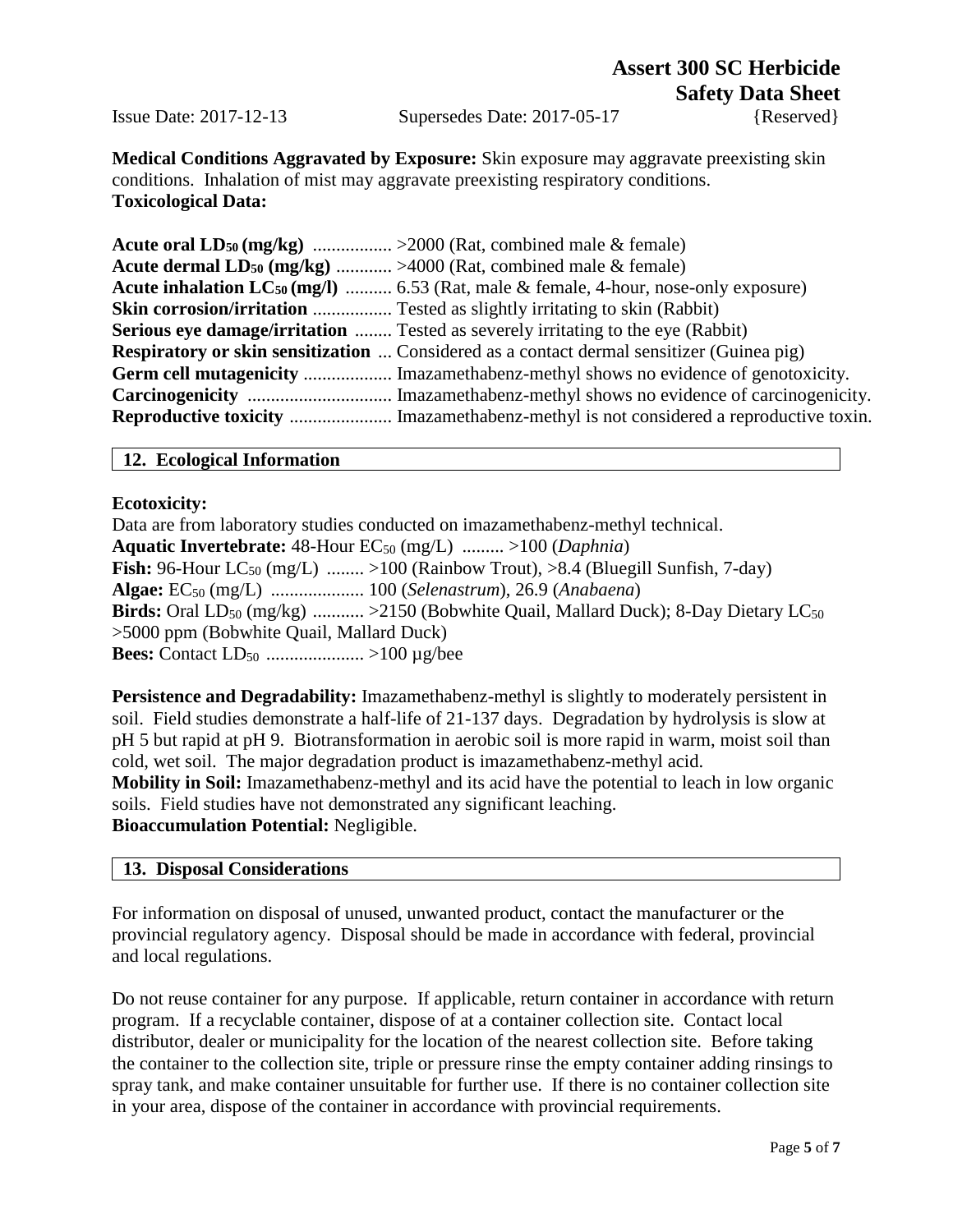## **14. Transport Information**

**Canadian TDG Description (Road & Rail):** Not regulated for transport by road/rail.

**United States: DOT Description:**  Not Regulated

**IMDG** Not Regulated

**IATA** Not Regulated

# **15. Regulatory Information**

*Pest Control Products Act* Registration Number: ..... 21032

Read the approved label, authorized under the Pest Control Products Act, prior to using or handling the pest control product.

This chemical is a pest control product registered by Health Canada Pest Management Regulatory Agency and is subject to certain labelling requirements under the Pest Control Products Act. These requirements differ from the classification criteria and hazard information required for GHS-consistent safety data sheets. Following is the hazard information required on the pest control product label:



WHMIS exempt.

### **16. Other Information**

This Safety Data Sheet (SDS) is designed to comply with the Globally Harmonized System (GHS) of classification, and the *Hazardous Products Regulations*.

This SDS provides important health, safety and environmental information for employers, employees, emergency responders and others handling large quantities of the product in